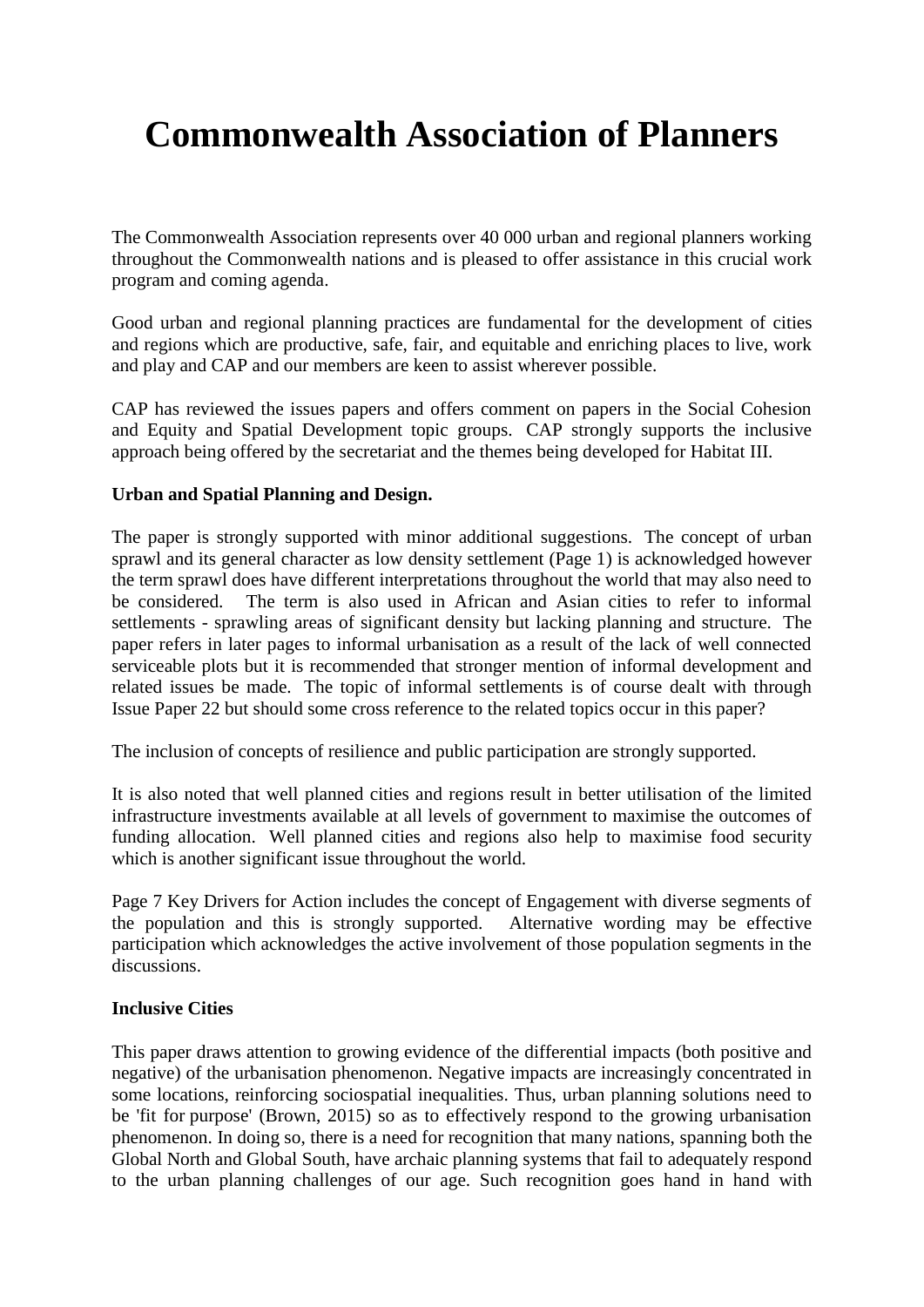collaborative place-based solutions, along with pro-poor solutions, built on a philosophy of inclusiveness, allowing people to benefit where they are limited to receive supports and services from mainstream approaches. Collaborative place-based approaches have emerged as a way of addressing wickedly complex issues that have several interacting causes requiring multiple actors to develop a coordinated response (Shugart and Townsend, 2010). Collaborative place-based approaches provide a useful methodological response for an inclusive urbanisation model to address the complexities of the urbanisation phenomenon. Importantly, however, place-based approaches need to be considered within larger spatial units thereby providing a more integrated and holistic response.

The importance of strategic planning and its role in creating inclusive planning and development outcomes demands attention in this paper. Inclusive planning can become a more attainable goal in a neoliberalist environment when it is linked to strategic planning. Without strategic planning, the principle of inclusive planning is defeated. Sustainable urban development – or the balance of social, environmental and economic needs as expressed in the New Urban Agenda and the Sustainable Development Goals - cannot be achieved in the absence of 'pro-poor, strategic and inclusive planning' (Hague, 2004).

Page 3 – footnote numbering is inconsistent, and Footnote 3 appears missing.

#### **Safer Cities**

Urban planning responses typically embrace spatial manifestations of violence through a narrow focus on design in the public realm (Whitzman, 2011), where, in reality, women experience more violence in the private realm (Sweet and Escalante, 2010). This requires a broadening of urban planning scope beyond spatial concerns to improve impacts of both public and private violence.

Research has shown that there is a link between gender violence and disability violence (Astbury and Walji, 2013; Ferres, 2013). However, the combined notion of disability, discrimination and violence is one of the most under-researched areas, highlighting a broader policy vacuum. This requires a consolidated urban planning response that is premised on principles of social inclusion.

There is a need to assess migrant women's safety to determine how violence affects migrant women and girls differently, as discussed by Sweet and Escalante (2010) and Whitzman et al. (2013) about the situation of migrant women.

In recognition of the growing complexity of crime, violence and insecurity, there is a need to understand and acknowledge the value of intersectionality and multiple layers of disadvantage and discrimination in order to build more inclusive cities.

## **Housing**

The paper is supported

## **Informal Settlements**

The paper is supported